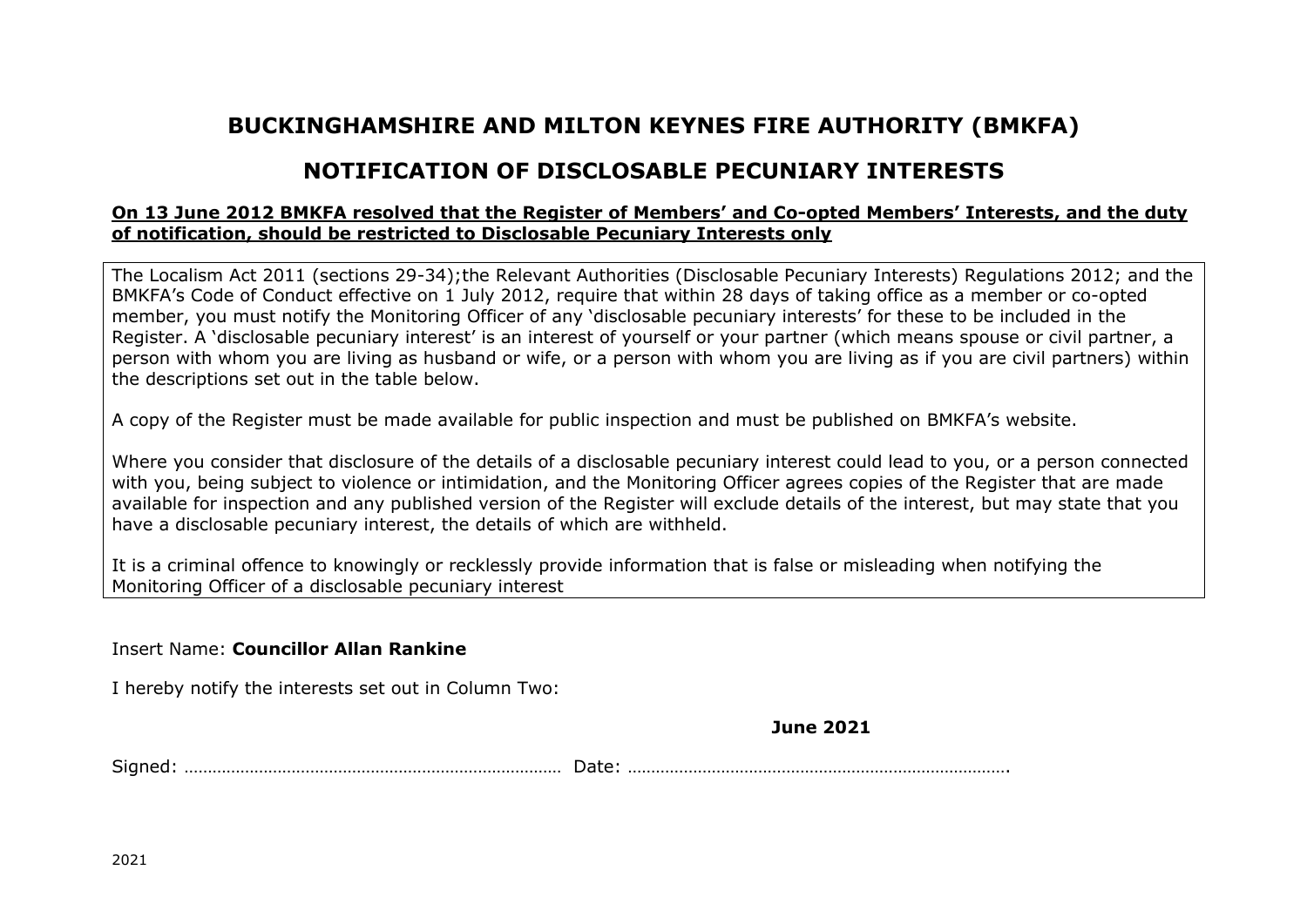| <b>Column One</b>           |                                                                                                                                                                                                                                                                                                                                                                                                                                                               | <b>Column Two</b>         | [Notes]                                                                                                                                                                                                       |
|-----------------------------|---------------------------------------------------------------------------------------------------------------------------------------------------------------------------------------------------------------------------------------------------------------------------------------------------------------------------------------------------------------------------------------------------------------------------------------------------------------|---------------------------|---------------------------------------------------------------------------------------------------------------------------------------------------------------------------------------------------------------|
|                             |                                                                                                                                                                                                                                                                                                                                                                                                                                                               |                           | There is no requirement for you to<br>differentiate your disclosable<br>pecuniary interests between those<br>which relate to you personally and<br>those that relate to your spouse or<br>civil partner       |
| <b>Category of Interest</b> |                                                                                                                                                                                                                                                                                                                                                                                                                                                               | <b>Member's Interests</b> |                                                                                                                                                                                                               |
| 1.                          | Any employment, office, trade, profession<br>or vocation carried on for profit or gain<br>[i.e undertaken by you, or your spouse or<br>civil partner]                                                                                                                                                                                                                                                                                                         | None.                     |                                                                                                                                                                                                               |
| 2.                          | Any payment or provision of any other<br>financial benefit (other than from BMKFA)  <br>made or provided within the twelve<br>months preceding this notification in<br>respect of any expenses incurred by you in<br>carrying out duties as a member, or<br>towards your election expenses.<br>This includes any payment or financial<br>benefit from a trade union within the<br>meaning of the Trade Union and Labour<br>Relations (Consolidation) Act 1992 | None.                     |                                                                                                                                                                                                               |
| 3.                          | Any contract which is made between you,<br>or your spouse or your civil partner* (or a<br>body in which you, or your spouse or your<br>civil partner, has a beneficial interest **)<br>and BMKFA-<br>(a) under which goods or services are to                                                                                                                                                                                                                 | None.                     | * "spouse or civil partner" means a<br>person with whom you are living as<br>husband or wife, or a person with<br>whom you are living as if you are civil<br>partners<br>**"body in which you, or your spouse |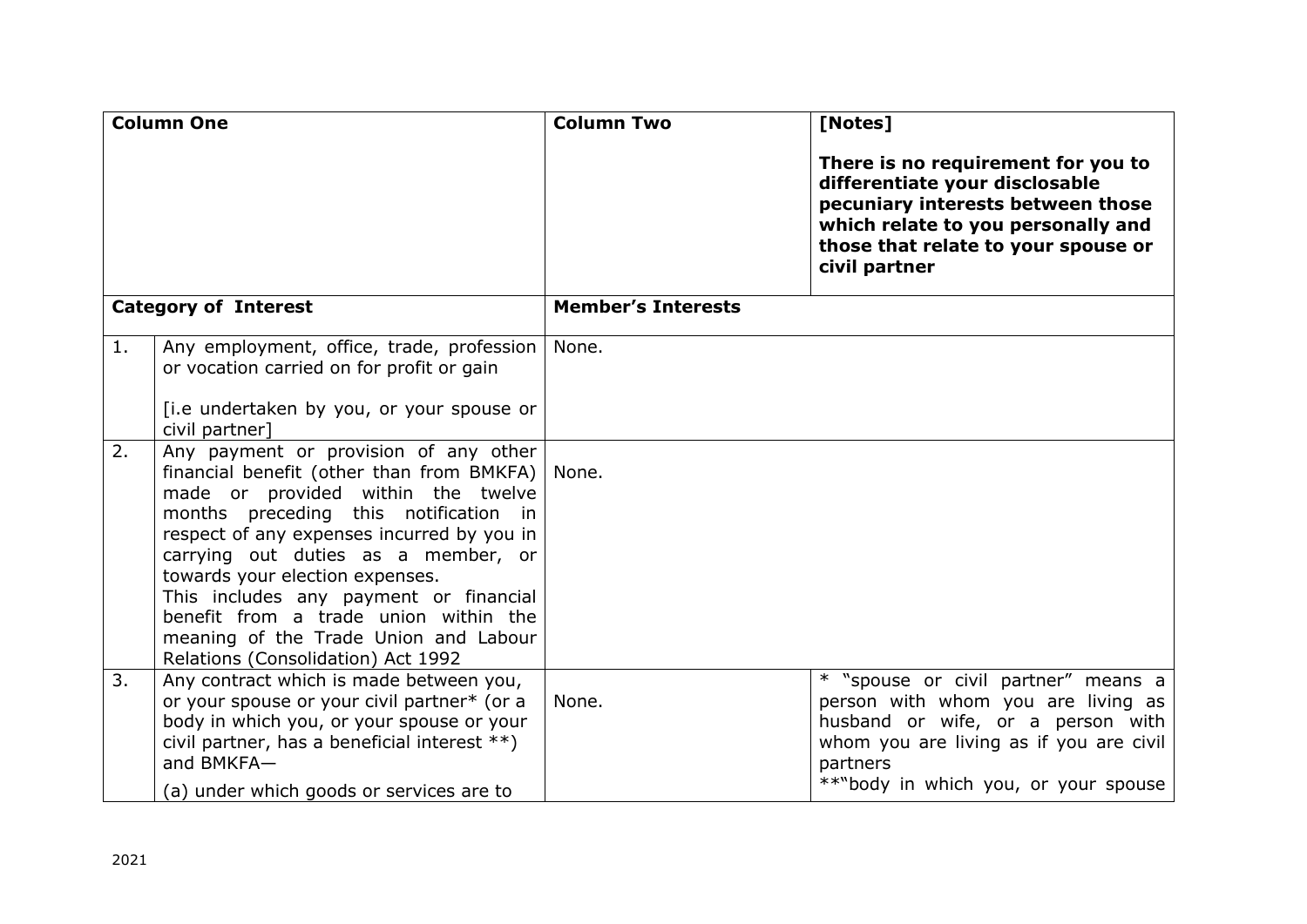|    | be provided or works are to be executed;<br>and<br>(b) which has not been fully discharged.                                                                                                              | None.                | or your civil partner has a beneficial<br>interest" means a firm in which you, or<br>your spouse or your civil partner is a<br>partner or a body corporate of which<br>you, or your spouse or your civil<br>partner is a director (or a member of<br>the committee of management of an<br>industrial and provident society), or in<br>the securities of which you, or your<br>spouse or your civil partner has a<br>beneficial interest |
|----|----------------------------------------------------------------------------------------------------------------------------------------------------------------------------------------------------------|----------------------|-----------------------------------------------------------------------------------------------------------------------------------------------------------------------------------------------------------------------------------------------------------------------------------------------------------------------------------------------------------------------------------------------------------------------------------------|
| 4. | Any beneficial interest in land *** which is<br>within the areas of Buckinghamshire and<br>Milton Keynes<br>[i.e of you, or of your spouse or your civil]<br>partner,]                                   | None.<br>Home owner. | $\overline{***}$ "land" excludes<br>easement,<br>an<br>servitude, interest or right in or over<br>land which does not carry with it a right<br>for you, or your spouse or your civil<br>partner (alone or jointly with another)<br>to occupy the land or to receive income                                                                                                                                                              |
| 5. | Any licence (alone or jointly with others) to<br>occupy land in the areas of<br>Buckinghamshire and Milton Keynes for a<br>month or longer<br>[i.e held by you, or your spouse or your<br>civil partner] | None.                |                                                                                                                                                                                                                                                                                                                                                                                                                                         |
| 6. | Any tenancy where (to your knowledge)-<br>(a) the landlord is BMKFA; and<br>(b) the tenant is a body in which you, or<br>your spouse or your civil partner, has a                                        | None.                |                                                                                                                                                                                                                                                                                                                                                                                                                                         |